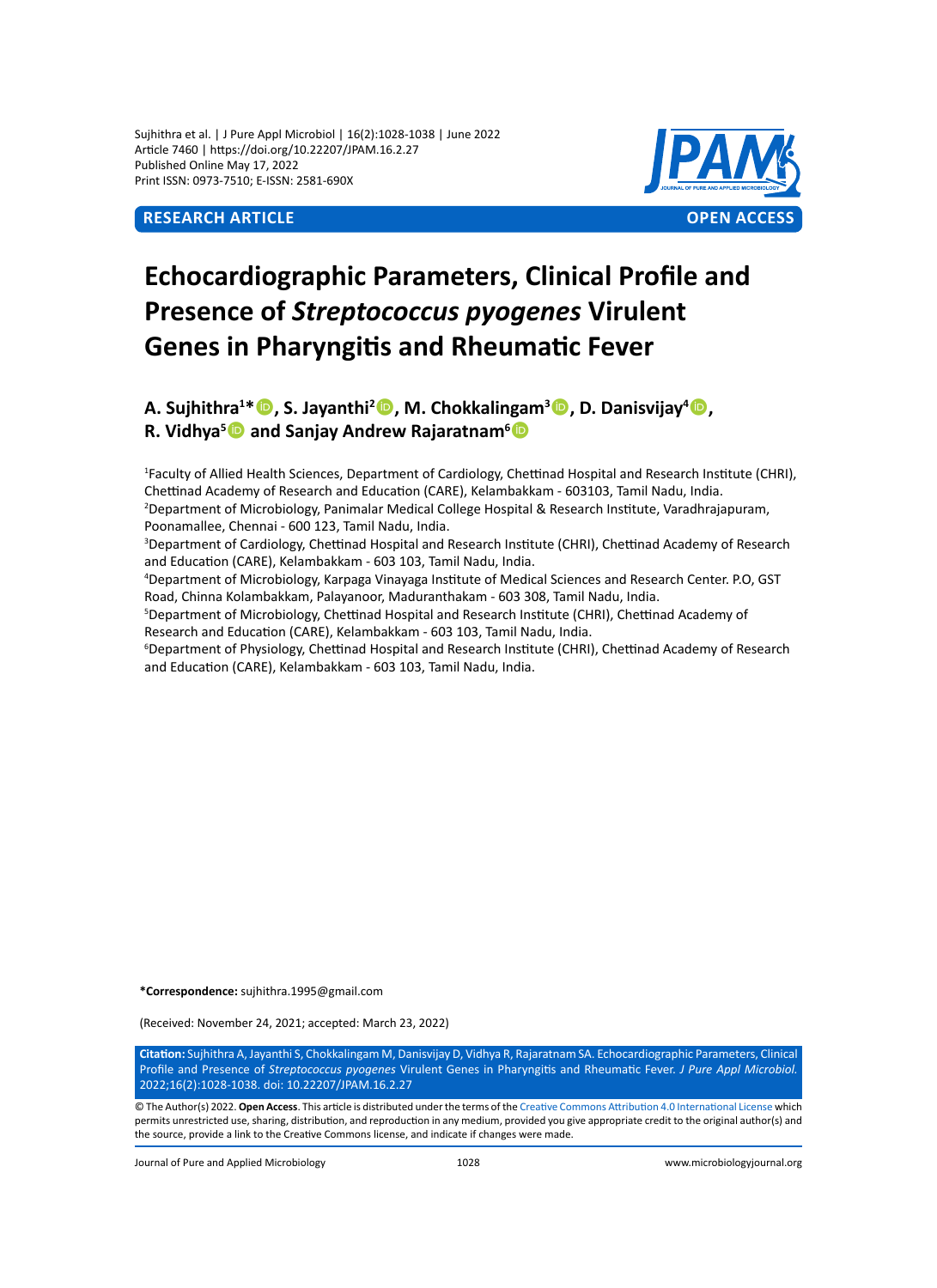# **Abstract**

*Streptococcus pyogenes* **is a gram positive pathogen causing pharyngitis, mild infections to chronic complications (Rheumatic Heart Disease, RHD). In this study, echocardiographic and clinical profile in pharyngitis, rheumatic fever patients were compared with virulent genes** *emm, spe A, spe* **B and** *sof.* **Nearly 107 subjects were classified into Group I - Pharyngitis (n=30), Group II - Rheumatic Fever (n=30) and Group III - healthy controls (n=47). The isolated** *S.pyogenes* **from Group I and Group II patient's throat swab were subjected to 16S rRNA gene sequence. Multiplex PCR was done for identification of virulent genes. Electrocardiogram and Echocardiography was done for all the groups. For statistical analysis ANOVA and t-test were used. Comparison between groups were done by Tukey's Multiple Comparison test.Among 107 isolates, 16.7%** *emm* **gene were detected in Group I and 23.3% in Group II, 56.67 % of** *spe* **B in Group I and 73.33 % in Group II, 36.67% of** *sof* **gene in Group I and 40% in Group II. Mitral Regurgitation was most commonly encountered in rheumatic fever. Hemoglobin (<0.001) and RDW (<0.001) was significantly lower in Rheumatic Fever whereas Platelet count (<0.001) and Neutrophil (<0.001) was significantly higher when compared with control subjects by Tukey's Multiple Comparison test. When we compared the genetic relationship with the Echocardiographic findings, presence of one, two or three genes showed moderate to severe regurgitation in Rheumatic Fever subjects.** 

**Keywords:** Pharyngitis, Rheumatic Fever, Virulent genes (*emm, spe A, spe* B, *sof*), 16S rRNA sequence, carditis

#### **Introduction**

*Streptococcus pyogenes*, a β-hemolytic group A *Streptococcus* (GAS) is a pathogen primarily being transmitted through droplet inhalation, skin contact and common cause of morbidity worldwide.<sup>1,2</sup> The spectrum of diseases caused by GAS may be mild sore throat or life threatening invasive infections, flesh-eating diseases (necrotizing fasciitis) $3,4,5$  with chronic complications like glomerulonephritis and an immune mediated, rheumatic fever (RF).<sup>2</sup> Fever, nodules under the skin, rash, arthritis and carditis are the commonest symptoms of rheumatic fever.<sup>6</sup> M protein is a virulence, a major antigenic epitope is being encoded by the *emm* gene which is cell wall associated and involved in the pathogenesis of *S. pyogenes*(*Streptococcus pyogenes*) infections.2,7

*S. pyogenes* produces a number of super-antigens, including erythrogenic toxins and antigenically distinct *streptococcal* pyrogenic exotoxins (spe), presence of these toxins is thought to be linked to pyrogenicity and myocardial necrosis. The pyrogenic exotoxin A (SpeA) is a causal factor in the pathogenesis of toxin-like-shock syndrome.<sup>8</sup> Another virulence factor is *streptococcal* pyrogenic exotoxin B (*speB*) which is chromosomally encoded for pyrogenicity and cardiotoxicity.6,9 SOF encodes serum opacity factor, an unique protein with multiple functions, including an ability to bind to different proteins, including fibronectin, fibulin-1,

and fibrinogen, thus enabling bacterial adhesion.<sup>10</sup> In our study, echocardiographic and clinical profile in pharyngitis, rheumatic fever patients were compared with virulent genes like *emm, spe A, spe B* and *sof.*

#### **Methodology Study Population**

The individuals presenting with the history of pharyngitis, rheumatic fever were recruited from the Chettinad Super Specialty Hospital between January 2020 to January 2021. Institutional Human ethical committee (619/ IHEC/12-19) approval was obtained.

The study population consisted of 107 subjects which were classified into Group I as Pharyngitis (n=30), Group II as Rheumatic Fever (n=30) and Group III as healthy controls (n=47). Throat swabs and blood samples were collected from all the subjects with the history of throat infection. All the patients in group II met the modified Duckett Jone's Criteria.<sup>11</sup> A few patients presented with the reactivation of RF were also enrolled in this group.

Patients having secondary infections or any other diseases, suffering from other autoimmune diseases, features of heart failure (Left Ventricular Ejection Fraction, LVEF<50%) were excluded after analyzing their relevant investigations and careful clinical examination.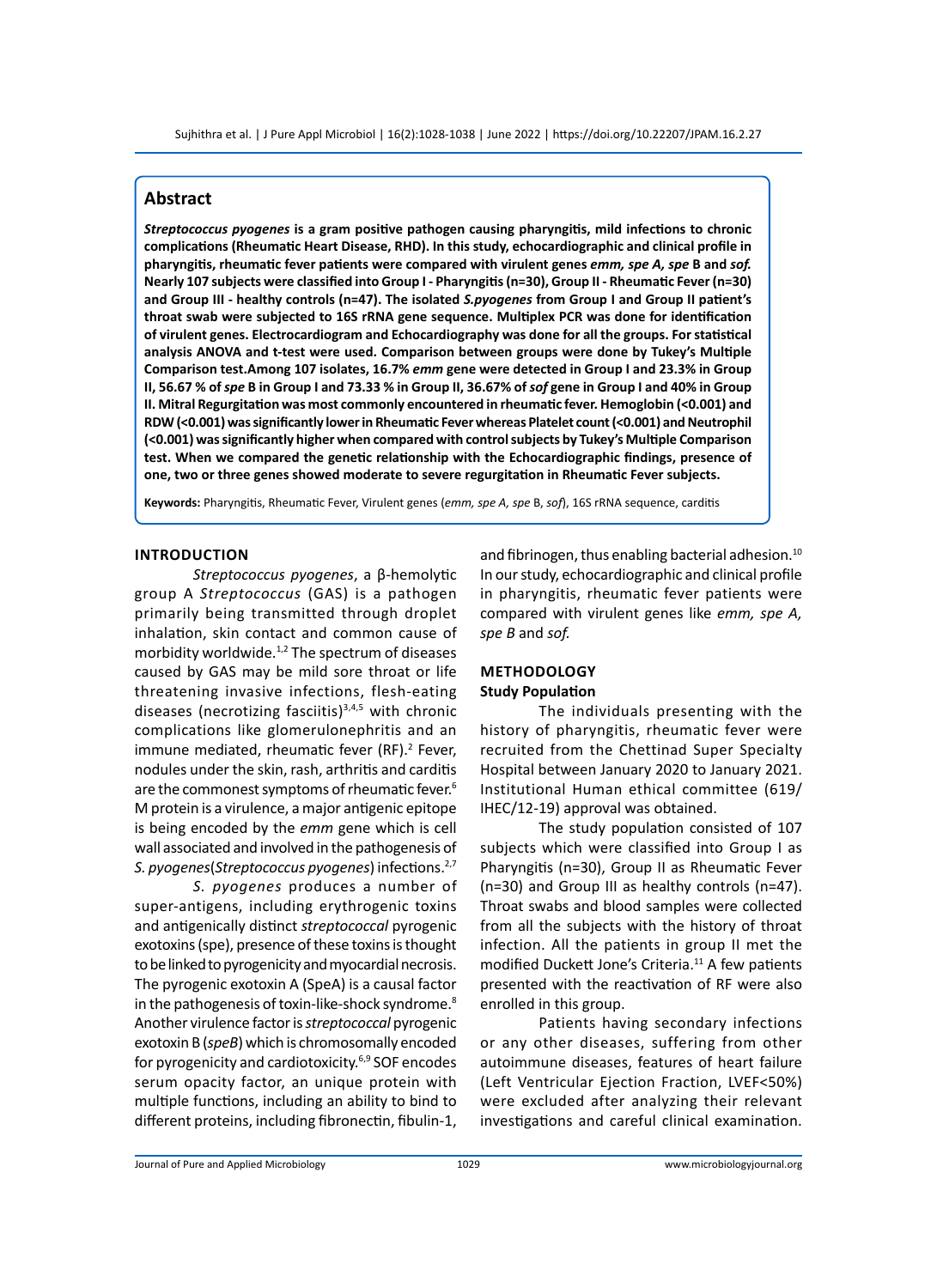Patients with suspected or proven throat infection/ pharyngitis, Positive GAS culture, Recurrent/high fever with tonsillitis were included in this study.

Group III includes age and sex matched individuals with the negative family history, risk factors, past history of RF as well as not undergoing any treatment. These individuals were negative for throat swab culture and other parameters were normal.

# **Sample Collection and Laboratory Testing**

Two throat swabs were collected from the inflamed areas with the help of a tongue depressor, one swab for the smear and the other for culture. The beta haemolytic colonies on blood agar after incubation at 37°C, 5% CO<sub>2</sub> were processed.12

Isolates showing Gram positive cocci arranged in short chains, negative slide catalase test and positive PYR (Pyrrolidonyl arylamidase) test with cherry red colour were confirmed as genus *Streptococci* (Fig. 1) and group identification was done by Latex agglutination test (LK06 – HiStrep™ Latex Test Kit)

Kirby Bauer disk diffusion method was used for Antibiotic Susceptibility Testing with Muller Hinton agar (5% sheep blood). $13$  The antibiotic discs used were penicillin (10 units), cefotaxime (30μg), ampicillin (10μg), vancomycin (30μg), tetracycline (13μg), erythromycin (15μg), azithromycin (15μg), linezolid (30μg), ofloxacin (5μg), clindamycin (2μg), and bacitracin (0.04 units) (Fig. 1).

# **Nucleotide Sequencing**

The characterization and recognition of 10 *S. pyogenes* strains were done by 16S rRNA sequences. The individual sequences were subjected to similarity search and comparison in the NCBI database using the similarity tool BLAST.<sup>14</sup> The identification of strains was based on the maximum similarity hits obtained from BLAST. The 16S rRNA sequence strains were submitted to the GenBank nucleotide database of NCBI, the sequence was accepted and the accession number for each sequence was obtained separately. **PCR amplification**

For DNA extraction from the isolates, a commercial extraction kit (Qiagen) was used as per manufacturer's instructions. Virulent genes such as *emm, speA, speB, sof* were screened using PCR specific primers:*emm*<sup>15</sup>F:5'-TATTCGTTAGAAAATTAA-3′, R: 5'-GCAAGTTCTTCAGCTTGTTT-3', *speA*<sup>16</sup>F: 5′- TAA GAA CCA AGA GAT GG-3′, R:5′-ATT CTT GAG



**Fig. 1.** Confirmation of *Streptococcus pyogenes.* Note: A) Antibacterial Susceptibility Test. B) Pyrrolidonyl Arylamidase (PYR) Test. C) Catalase Test.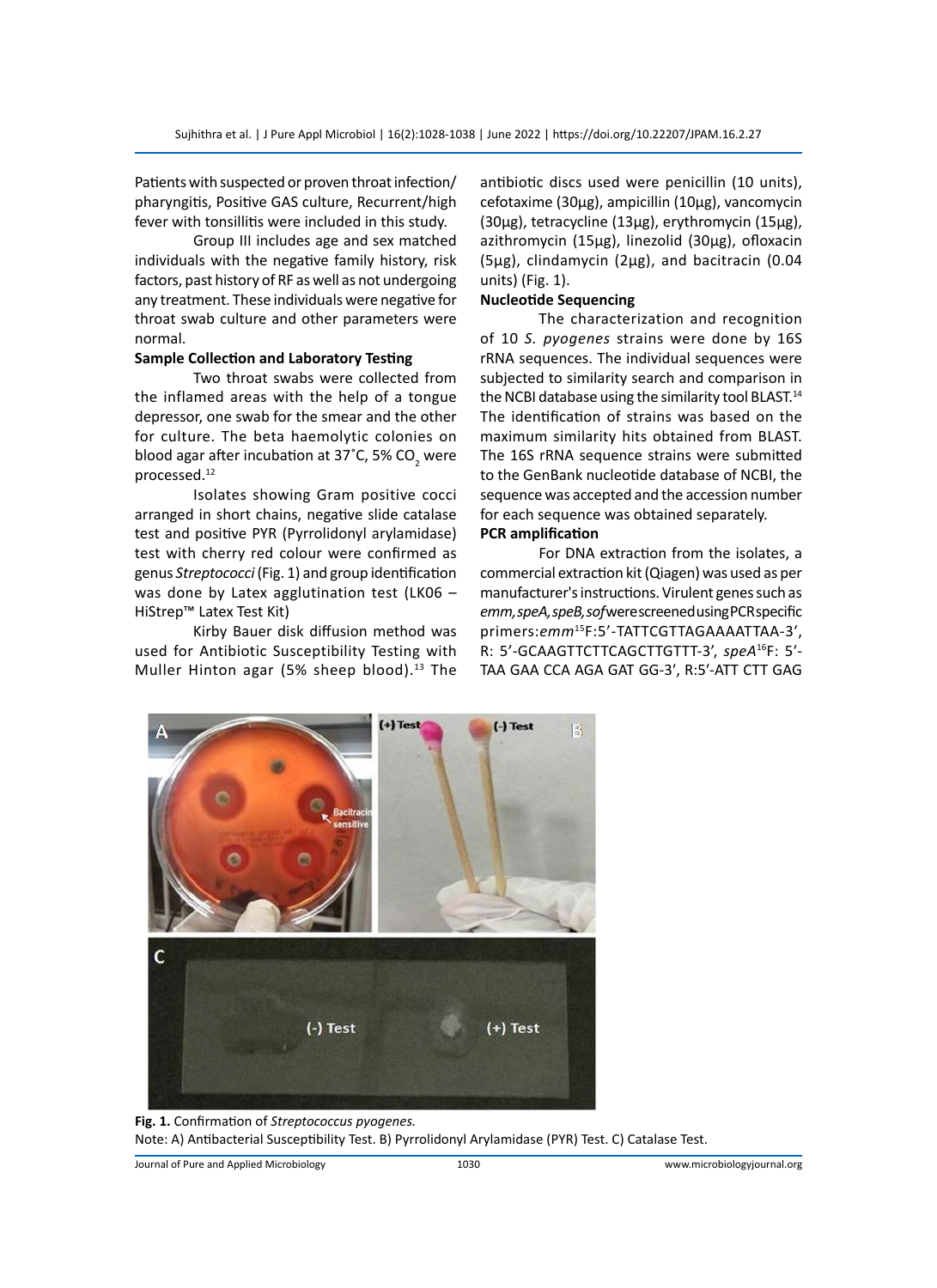CAG TTA CC -3′, *speB*<sup>17</sup>F: 5′-CAA CCA GTT GTT AAA TCT CT-3′, R: 5′-CTA AGG TTT GAT GCC TAC AA-3′, *sof*<sup>18</sup>F: 5′-TAGCCCCGACAGTT TTAGGA-3′, R: 5′-AGGCTGGAGTAGTGCCTGAA-3′. The primer concentration used here is 200nM per reaction and the concentration of DNA is 20ng/ml. *spe A*  gene was not detected in uniplex PCR. Therefore, multiplex PCR was carried out for *emm, spe B*  and *sof* genes. Reactions were run in a thermal cycler (Eppendorf, Applied Biosystem) with following conditions: 25 µl mixture containing 0.5μl each of forward and reverse primers, DNA Template- 5μl, Master mix- 12.5μl, Milliqwater- 4.5 μl under the following thermocycling conditions: Initial denaturation at 96°C for 5 min; 35 cycles of Denaturation 96°C, 50 s, Annealing at 50°C, 65 s and Extension at 72°C, 1 min and one final extension cycle at 72°C for 5 min. The size of each PCR product is variable which was analyzed by electrophoresis in 0.8% agarose gel and visualized under an ultraviolet spotlight, after staining with ethidium bromide.

#### **Antistreptolysin O (ASO)**

ASO titers were analyzed, > 200 IU/ml were taken as positive (Beacon Latex agglutination kit). Other biochemical and hematological profile like Hemoglobin (Hb), C - Reactive protein (CRP), Red Blood cell Distribution Width (RDW), Platelets, Neutrophil, were taken from patients records. **Electrocardiogram and Echocardiography**

A 12-Lead ECG was performed by using BPL CARDIART 6208 VIEW PLUS. Echocardiograms were performed for all the subjects at rest. It included the M-mode and two-dimensional mode, besides a doppler examination with the color-flow

| Table 1. Antibiotic susceptibility pattern of S.pyogenes |  |  |
|----------------------------------------------------------|--|--|
|----------------------------------------------------------|--|--|

mapping by using Vivid S5, Esaote [MyLab 25Gold] machines. From the parasternal short axis view; by using M-mode, systolic and diastolic diameters were measured. Systolic function and dimensions of the left ventricle were obtained and the ejection fraction was obtained by the Simpson's method, and values above 55% were considered normal.

By using two-dimensional echocardiography, morphological features of the valves were evaluated. From the color-flow Doppler examination, the severity of regurgitations and stenosis were determined and these were reported according to the recommendations of ASE (American Society of Echocardiography). Depending on the severity of valve pathology, grading were given as mild, moderate, or severe. Stenosis of the valve was assessed based on the valve area, mean gradient, peak gradient and velocity. In parasternal long axis and short axis views, valve leaflet morphology was analyzed.

# **StatisticalAnalysis**

GraphPad PRISM 8 software was used for Data analysis. Continuous variables were represented as the mean ± standard deviation (SD). Categorical variables were expressed as numbers with proportions, n (%). Comparison of Blood profile for all the three groups, One way ANOVA was used to find the statistical significance and the statistical comparison between the groups were seen by using Tukey's Multiple comparison test. For comparing two groups, unpaired t-test was used. Box whisker plot were used for identifying the distribution of data through their quartiles. p value <0.05 was taken as statistical significance.

|     | Antibiotic        | Total Isolates |    | Sensitive |   | Intermediate |                          | Resistant |
|-----|-------------------|----------------|----|-----------|---|--------------|--------------------------|-----------|
| 1.  | Penicillin        |                | 45 | 100%      | ۰ |              |                          |           |
| 2.  | Cefotaxime        |                | 41 | 91.1%     | 4 | 8.8%         | $\overline{\phantom{0}}$ |           |
| 3.  | Ampicillin        |                | 42 | 93.3%     | 3 | 6.6%         | $\overline{\phantom{a}}$ | ۰         |
| 4.  | Vancomycin        |                | 36 | 80%       | 6 | 13.3%        | 3                        | 6.6%      |
| 5.  | Tetracycline      |                | 38 | 84.4%     | 3 | 6.6%         | 4                        | 8.8%      |
| 6.  | Erythromycin      | 45             | 33 | 73.3%     | 7 | 15.5%        | 5                        | 11.1%     |
| 7.  | Azithromycin      |                | 41 | 91.1%     | 1 | 2.2%         | 3                        | 6.6%      |
| 8.  | Linezolid         |                | 38 | 84.4%     | 5 | 11.1%        | 2                        | 4.4%      |
| 9.  | Ofloxacin         |                | 40 | 88.8%     | 1 | 2.2%         | 4                        | 8.8%      |
| 10. | Clindamycin       |                | 38 | 84.4%     | 5 | 11.1%        | 2                        | 4.4%      |
| 11. | <b>Bacitracin</b> |                | 45 | 100%      |   |              |                          |           |

Journal of Pure and Applied Microbiology 1031 www.microbiologyjournal.org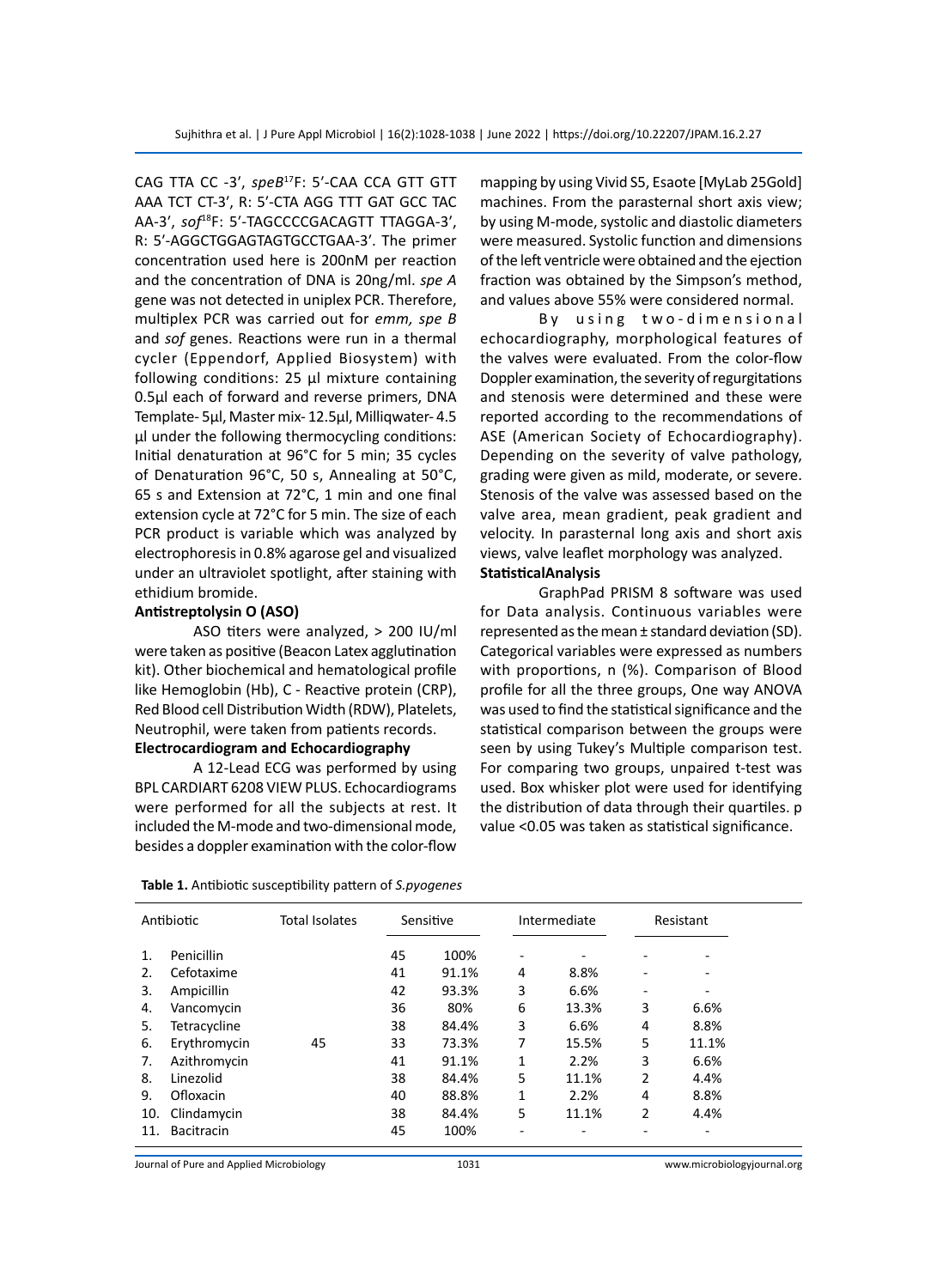# **Results**

During a period of one year, throat swabs of patients with pharyngitis and rheumatic fever were correlated for genetic profiling with clinical and echocardiographic findings. Of the 107 throat swabs, 45 were positive for GAS. Of which, 30 were of Group I and 15 were of Group II.

Antibiotic susceptibility test showed that most of the isolates were highly sensitive to the antibiotics penicillin (100%), Bacitracin (100%), Ampicillin (93.3%), Cefotaxime (91.1%), Azithromycin (91.1%), Ofloxacin (88.8%), Linezolid (84.4%), Clindamycin (84.4%), Tetracycline (84.4%), Vancomycin (80%) and Erythromycin (73.3%). Table 1.

#### **16s rRNAsequence analysis**

In the current study, the pure isolated *Streptococcus pyogenes* from Group I and Group II patients are exposed to 16S rRNA sequences. The different lengths of the nucleotide bases created by this study have been exposed to a BLAST analysis. In Table 2, BLAST results of 16S rRNA gene sequence showed all the isolates were greater than 99.10% similarity (99.10 - 100%) is among the objective series. **Group I**

Throat swab culture were positive for all the patients. In blood profile, CRP and ASO titres were elevated among these individuals with the mean of 27.7 ±15.4 and 683.3±322.6 respectively. Other parameters like Hb, Platelets, Neutrophil and RDW and their mean  $\pm$  SD are listed in Table 3. Pharyngitis cases were predominantly seen in male patients (Fig. 2).

In ECG, Sinus tachycardia was the commonest finding (n=21). In all these pharyngitis cases, echocardiography was normal.Genotypic screening confirmed the presence of three genes (*emm, spe B, sof*) in one patient, two genes (*emm, spe B*) in four patients and (*spe B, sof*)in five patients. In single gene presentation, seven patients were positive for *spe B* gene and five were positive for *sof* gene.

#### **Group II- Rheumatic Fever**

In rheumatic fever (n=30), all the patients met the modified Duckett Jone's criteria. Among RF, reactivation noted in eight patients, four patients with two major criteria, three patients with two major + two minor criteria, one patient with one major + three minor criteria. In newly diagnosed RF, twelve patients with one major and two minor criteria, seven patients with two major

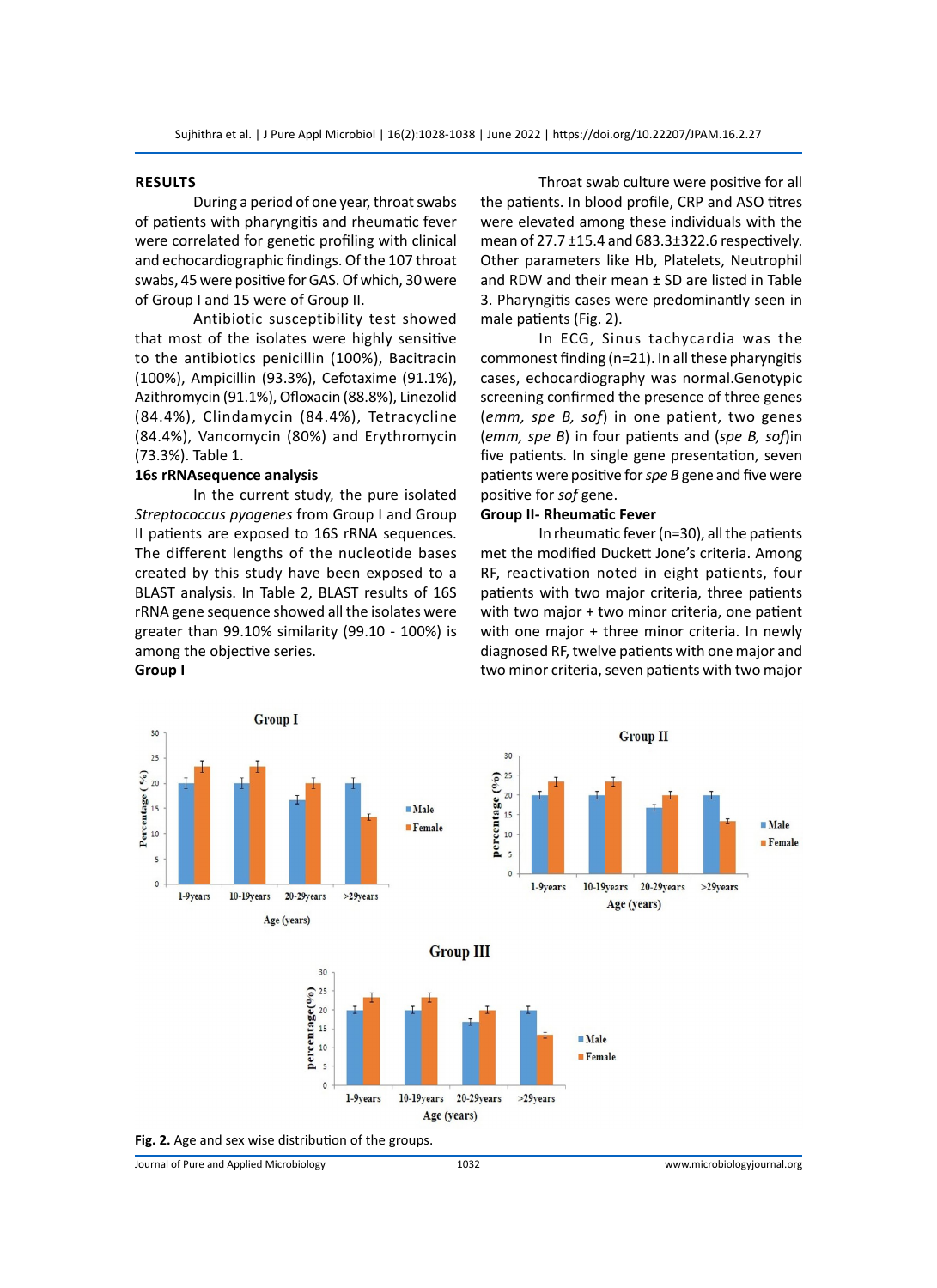+ three minor criteria and three patients with two major + one minor criteria were noted.

Blood Profile like Hb, RDW, Platelets, Neutrophil, ASO, CRP for these RF cases are given in Table 3. One patient in this group was negative for ASO titre and CRP, but was positive for anti-DNAse B titre (751 IU/ml) and he had severe mitral and aortic regurgitation in Trans-esophageal echocardiography. Distribution of blood profile data through their quartiles are given in Fig. 3 and significance of these profile for group comparison are given in Table 4.

Among the reactivation cases, one patient presented with known case of RHD (Rheumatic Heart Disease)- Mitral stenosis (MS) and she underwent Closed Mitral Valvotomy for about 22 years back and Balloon Mitral valvotomy for about 15 years back. While collecting the sample, she had the complaints of fever, cold, cough and Joint pain. More number of rheumatic fever cases were documented under 20 years of age and females (56.7%) were affected predominantly than the males (43.3%). (Fig. 2).

In ECG, prolonged PR interval was the commonest finding (n=13) followed by Sinus tachycardia (n=9).In Echocardiography, Color Flow Doppler findings and morphological changes of the valve with Mitral Regurgitation (MR), Aortic Regurgitation (AR), dilated left atrium (LA), left ventricle (LV) were seen (Fig. 4) Of 30 patients with Rheumatic Carditis, 19 were mild, seven were moderate and four had severe regurgitation. All the patients had normal ejection fraction (EF>55%).

### **Genetic Marker**

Combination of three genes, *emm, spe B* and *sof* were seen in three patients, presence of two genes like *emm* and *spe B* were seen in two patients, *spe B* and *sof* were seen in one patient. Single gene presentations of *emm* in two patients, *spe B* in five patients, *sof* in two patients were documented. The presence of *emm* gene along with the super antigens showed a significant changes in echocardiography. In that, presence of three genes showed severe regurgitation when compared with the presence of two genes and

| Table 2. BLAST analysis, similarity and NCBI Genbank accession numbers of S.pyogenes |  |  |  |  |  |  |  |
|--------------------------------------------------------------------------------------|--|--|--|--|--|--|--|
|--------------------------------------------------------------------------------------|--|--|--|--|--|--|--|

| No.        | Clinical Sample                             |                   | <b>Bacteria</b>        | Similarity (%) | Length          | <b>Blast Result</b>     | Accession No. |
|------------|---------------------------------------------|-------------------|------------------------|----------------|-----------------|-------------------------|---------------|
| 1.         | <b>Throat Swab</b>                          |                   | S.pyogenes strain S1   | 100            | 220             | S.pyogenes              | OK632107      |
| 2.         | Throat Swab                                 |                   | S.pyogenes strain S2   | 99.10          | 226             | S.pyogenes              | OK632065      |
| 3.         | Throat Swab                                 |                   | S.pyogenes strain S3   | 99.11          | 238             | S.pyogenes              | OK632066      |
| 4.         | Throat Swab                                 |                   | S.pyogenes strain S4   | 100            | 215             | S.pyogenes              | OK632282      |
| 5.         | Throat Swab                                 |                   | S.pyogenes strain S5   | 100            | 234             | S.pyogenes              | OK632273      |
| 6.         | Throat Swab                                 |                   | S.pyogenes strain S6   | 99.57          | 236             | S.pyogenes              | OK632365      |
| 7.         | <b>Throat Swab</b>                          |                   | S.pyogenes strain S7   | 100            | 185             | S.pyogenes              | OK632376      |
| 8.         | Throat Swab                                 |                   | S.pyogenes strain S8   | 100            | 228             | S.pyogenes              | OK632681      |
| 9.         | Throat Swab                                 |                   | S.pyogenes strain S9   | 100            | 233             | S.pyogenes              | OK632463      |
| 10.        | Throat Swab                                 |                   | S. pyogenes strain S10 | 100            | 221             | S.pyogenes              | OK632677      |
|            | <b>Table 3.</b> Blood Profile of the Groups |                   |                        |                |                 |                         |               |
| Blood      |                                             | Group I           | Group II               |                | Group III       | p value                 |               |
| Profile    |                                             | (Mean $\pm$ SD)   | (Mean $\pm$ SD)        |                | (Mean $\pm$ SD) |                         |               |
| <b>CRP</b> |                                             | $27.7 \pm 15.4$   | $54.4 \pm 41.6$        |                |                 | $0.0017$ <sup>a</sup>   |               |
| <b>ASO</b> |                                             | $683.3 \pm 322.6$ | $896.6 \pm 349.0$      |                |                 | $0.0262$ <sup>a</sup>   |               |
| Hb         |                                             | $13.2 \pm 1.7$    | $11.6 \pm 1.6$         |                | $13.7 \pm 1.3$  | $< 0.0001$ <sup>b</sup> |               |
| Platelets  |                                             | 398267 ± 111983   | 485500 ± 102250        |                | 294617 ± 91243  | < 0.0001 <sup>b</sup>   |               |

Note: SD-standard deviation, a t-test, **b ANOVA**.

Journal of Pure and Applied Microbiology 1033 www.microbiologyjournal.org

Neutrophil  $57.4 \pm 4.3$   $69.6 \pm 4.9$   $53.4 \pm 7.0$   $< 0.0001^{\circ}$ RDW  $12.7 \pm 0.7$   $11.8 \pm 1.2$   $13.2 \pm 1.0$   $< 0.0001^{\text{b}}$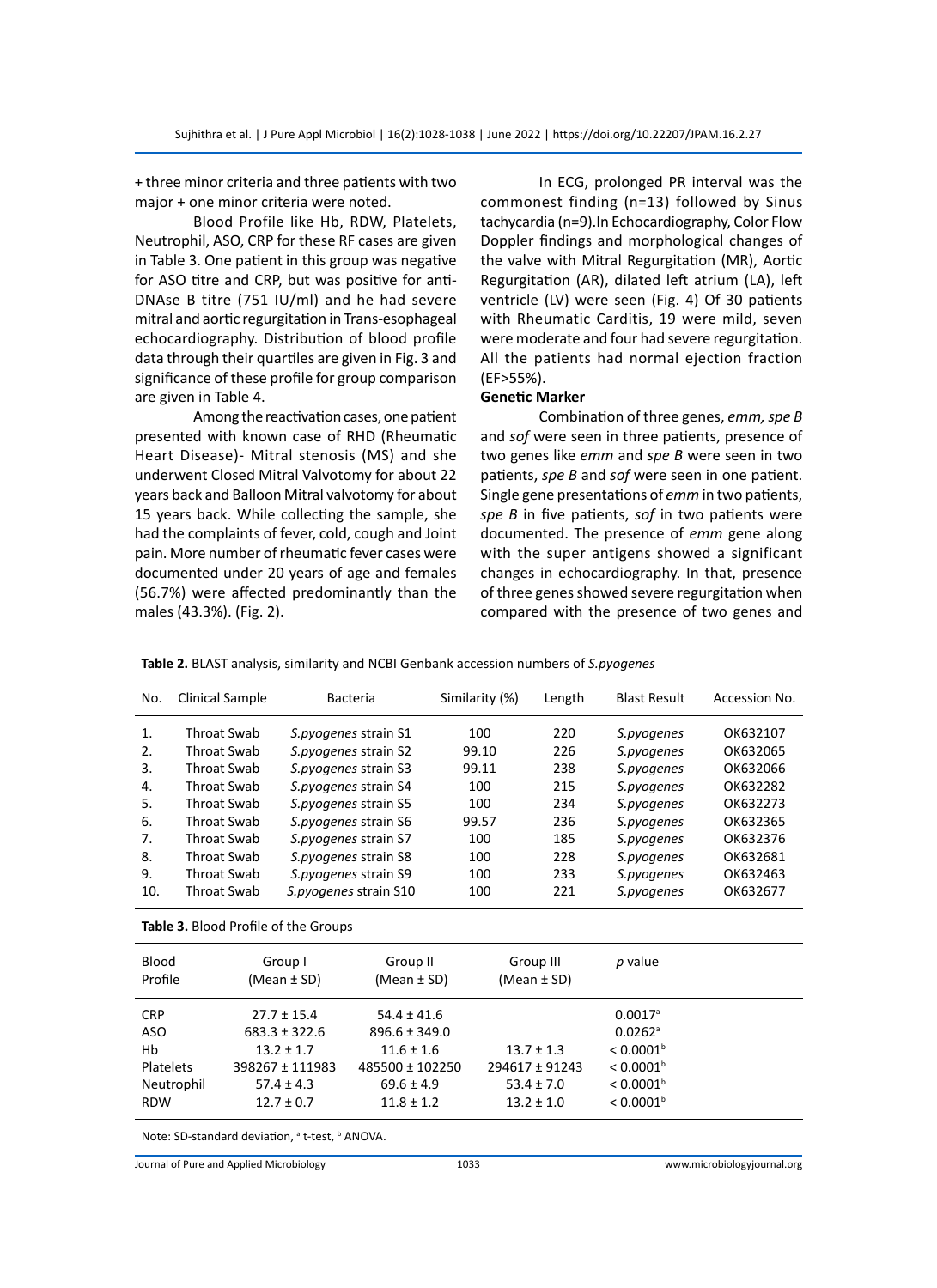single gene. This genetic profile along with the implications of echocardiography is shown in Table 5.

#### **Group III- Controls**

This group of individuals were with history of sore throat had negative GAS culture, negative ASO titre and CRP. This group of patients were not under any other treatment. In ECG, Sinus tachycardia (n=27) alone was observed whereas Echocardiography was normal for all the patients.

# **Discussion**

In this study, Echocardiographic findings and Clinical profile of Pharyngitis, Rheumatic Fever patients along with the presence of virulent genes were analysed. A study done by Francis et al.,<sup>19</sup> in aboriginal Australians have showed GAS positive culture comparison with the Jones criteria and Echocardiographic findings in Rheumatic Fever patients. A study done in Turkey documented that Hemoglobin and RDW was significantly lower in rheumatic carditis whereas Platelet count and Neutrophil was significantly higher when compared with control subjects.<sup>20</sup> Similar finding was observed in our study when we compared RF/RHD and pharyngitis with the control subjects. High C-Reactive Protein (CRP), an indicator of bacterial infection is used to assess the disease severity.<sup>21</sup> CRP level was found to be higher in Group I and Group II. Kim et al.,<sup>22</sup> documented ASO



**Fig. 3.** Box-whisker plots showing Blood parameters of all the Groups. Note: A) ASO, B) CRP, C) Hemoglobin, D) RDW, E) Platelet, F) Neutrophil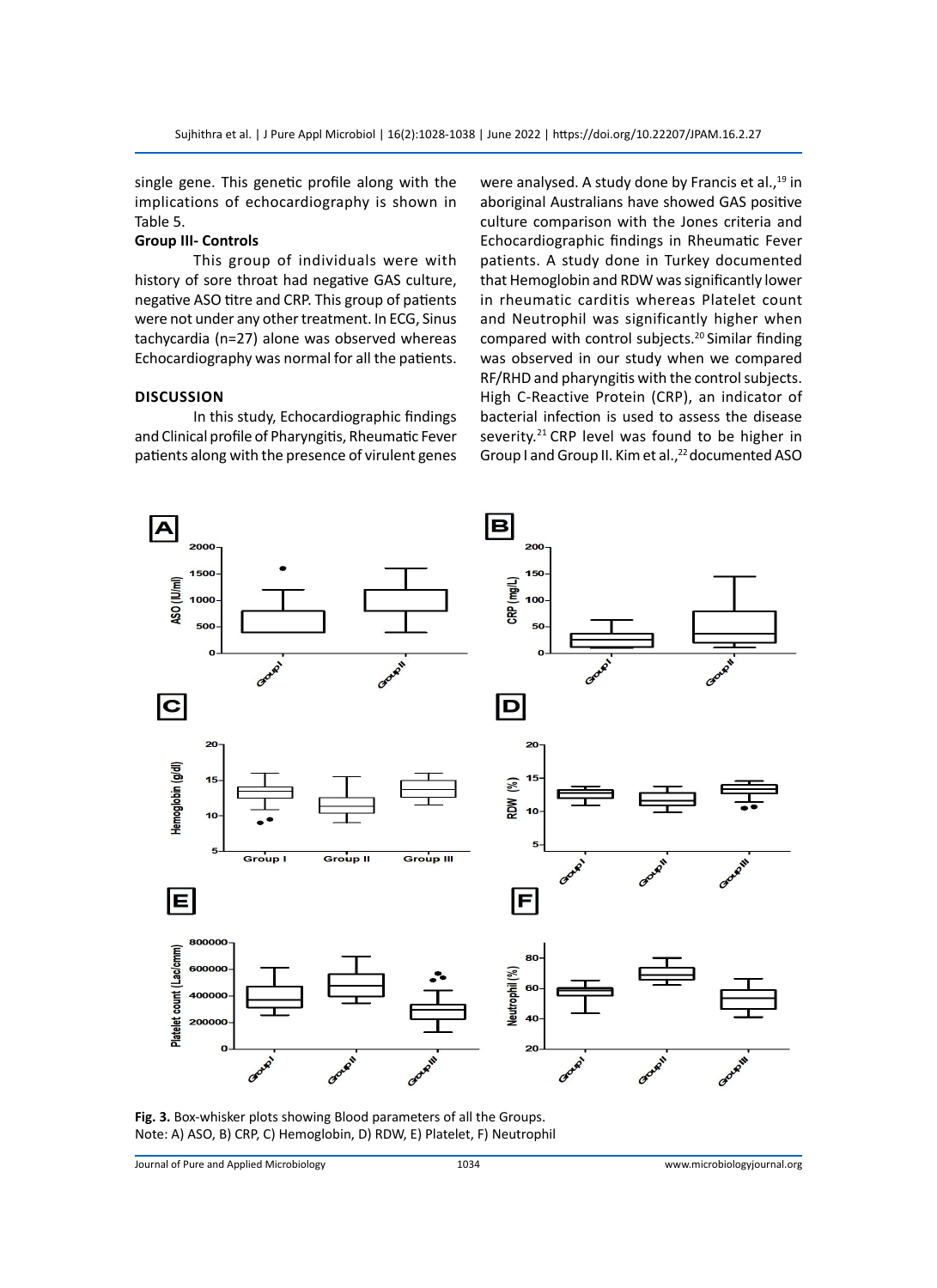levels were highest in the children. Martins et al.,<sup>23</sup> documented ASO levels were significantly higher in RF patients when compared with Pharyngitis. Similarly, in our study Group I had raised ASO titre with the mean of 683.3±322.6, Group II had a mean value of 896.6±349.0. Thus ASO titre indicates that the patients were infected with GAS in the past or due to reinfection.

A study done by Negi et al., $24$  documented RF/RHD is found to be more prevalent in females indicating that the pattern of valvular involvement has a strong association with the Gender. In our study, females were found to be predominantly affected in Rheumatic Fever. According to WHO<sup>25</sup> and WHF 2021,<sup>26</sup> the most common heart disease in young people <25 years of age is RHD. In our study, under 20 years of age were documented more in case of Rheumatic Fever. If left untreated, these individuals may go in to established RHD condition.

Some studies correlated the *emm* types, superantigen (SAg) gene profiles with antibiotic resistance genes, $27$  virulence factors with GAS, $28$ Vir and *emm* typing,<sup>29</sup> *emm* typing<sup>30</sup> alone or in relation with SAgs profile. $17$  Other investigators found SAg both in invasive and non-invasive

| <b>Blood Profile</b> | Groups                | Mean<br>Diff. | Q     | Significant<br>P < 0.05 | Summary | 95% CI              |
|----------------------|-----------------------|---------------|-------|-------------------------|---------|---------------------|
| Hemoglobin           | Group I vs Group II   | 1.58          | 5.77  | Yes                     | ***     | $0.66$ to $2.50$    |
|                      | Group I vs Group III  | $-0.54$       | 2.19  | No                      | Ns.     | $-1.38$ to 0.29     |
|                      | Group II vs Group III | $-2.12$       | 8.56  | Yes                     | ***     | $-2.96$ to $-1.29$  |
| Platelets            | Group I vs Group II   | $-87233$      | 4.76  | Yes                     | **      | -149004 to -25462   |
|                      | Group I vs Group III  | 103650        | 6.24  | Yes                     | ***     | 47743 to 159557     |
|                      | Group II vs Group III | 190883        | 11.5  | Yes                     | ***     | 134976 to 246790    |
| <b>RDW</b>           | Group I vs Group II   | 0.86          | 4.86  | Yes                     | **      | $0.26$ to 1.46      |
|                      | Group I vs Group III  | $-0.52$       | 3.22  | No.                     | Ns.     | $-1.06$ to 0.024    |
|                      | Group II vs Group III | $-1.38$       | 8.59  | Yes                     | ***     | $-1.92$ to $-0.84$  |
| Neutrophil           | Group I vs Group II   | $-12.12$      | 11.49 | Yes                     | ***     | $-15.68$ to $-8.57$ |
|                      | Group I vs Group III  | 4.08          | 4.27  | Yes                     | $**$    | 0.87 to 7.30        |
|                      | Group II vs Group III | 16.20         | 16.96 | Yes                     | ***     | 12.99 to 19.42      |

**Table 4.** Tukey's Multiple comparison Test

Note: \*\*\*Extremely significant (<0.001), \*\* Very significant (0.001 to 0.01),\*Significant (0.01 to 0.05), ns- not significant (>0.05), CI- confidence interval, diff- difference.



### **Echocardiographic Parameters**

**Fig. 4.** Echocardiographic Parameters in Group II.

Note: MVP-mitral valve prolapse, MV- mitral valve, AV-aortic valve, PML-posterior mitral leaflet, MR-mitral regurgitation, AR- aortic regurgitation, TR- tricuspid regurgitation, MS-mitral stenosis.

Journal of Pure and Applied Microbiology 1035 www.microbiologyjournal.org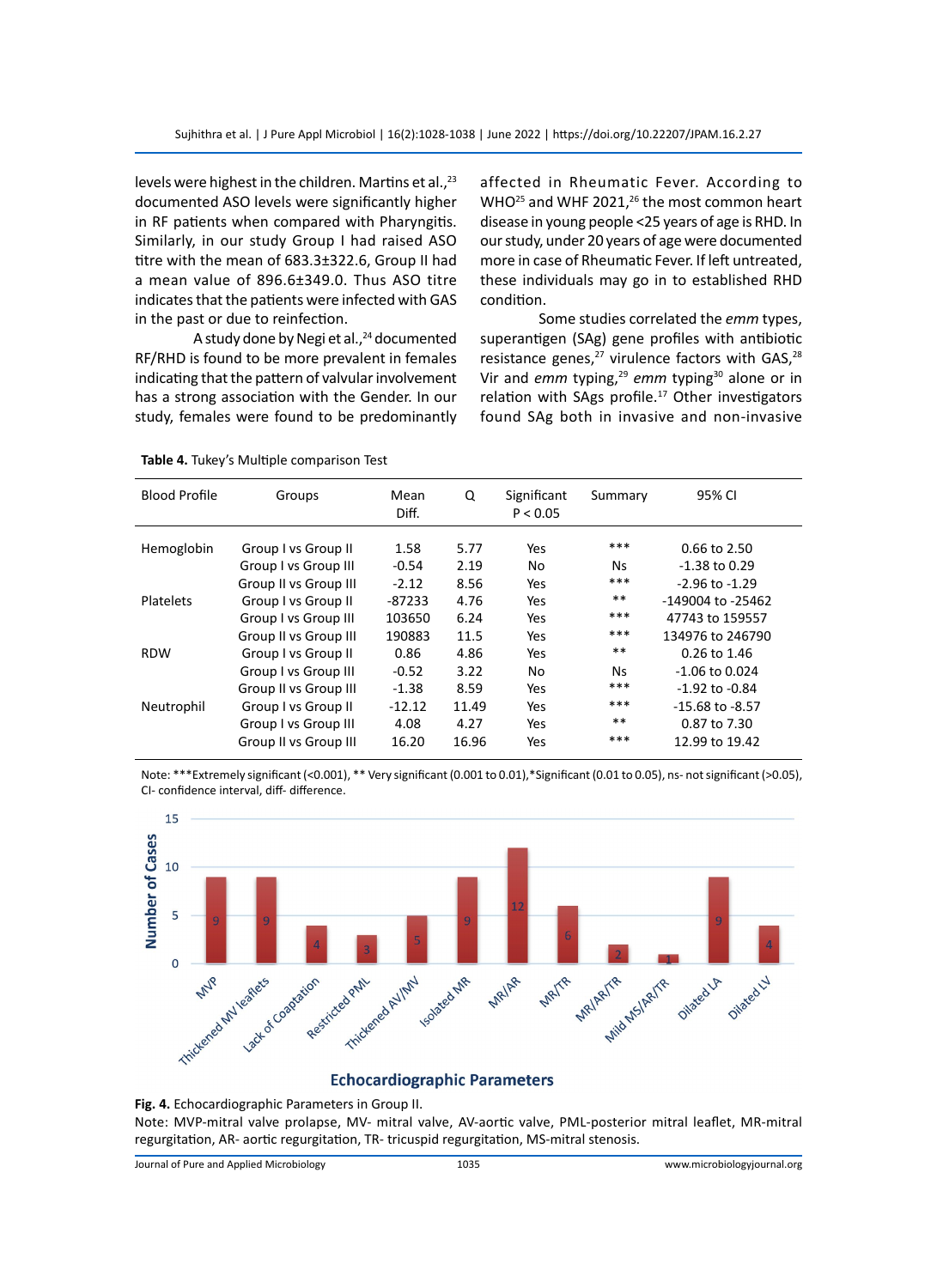| No. | Genes            | No. of Patients<br>$(n=7)$ | Echocardiography              |  |
|-----|------------------|----------------------------|-------------------------------|--|
|     | emm              |                            | Moderate MR                   |  |
| 2.  | emm              |                            | Moderate MR, Mild AR          |  |
| 3.  | $emm + speB$     |                            | Moderate MR, Mild TR          |  |
| 4.  | $emm + speB$     |                            | Moderate MR, Mild AR, Mild TR |  |
| 5.  | $emm + speB$     |                            | Moderate MR, Moderate AR      |  |
| 6.  | $emm+soft$ spe B |                            | Severe MR, Moderate AR        |  |

| Table 5. Presence of virulent genes and the implications of Echocardiography |  |
|------------------------------------------------------------------------------|--|
|------------------------------------------------------------------------------|--|

infections.7,31 In genotyping; out of 107 isolates screened, 16.7% *emm* gene in Group I and 23.3% in Group II. This *emm* gene encoded M protein are known for producing heart reactive antibodies and responsible for crossreactivity.<sup>32</sup>

In the study conducted by Nandi et al., $33$ spe A gene was detected in pharyngitis (6%) and RF⁄RHD (25%). Our study was in concordance with the study done by Mathur et al., in not detecting spe A gene as these are associated with rare invasive GAS infections (toxic shock syndrome, scarlet fever).  $33,34$  In a study done for the detection of *spe B* gene in pharyngitis patients documented 45% and 78% by Balaji et al., $^{27}$  and Dhanda et al. $^{28}$ Nandi et al.,<sup>33</sup> documented *spe B* of 86.5% in pharyngitis and 100% in RF/RHD. Mathur et al.,<sup>34</sup> detected 100% of *spe B* in throat samples of GAS. In our study, 56.67 % of *spe B* were documented in Pharyngitis and 73.33% in RF/RHD. Kumar et al.,18 detected *sof* gene in pharyngitis patients. But in our study, we detected 36.67% of *sof* gene in Pharyngitis, 40% in Rheumatic Fever.

In Group I, ECG showed sinus tachycardia and Echocardiogram showed normal study. There were no abnormalities detected in ECG and Echocardiography in Pharyngitis group as this *Streptococcus pyogenes* involved only in the Upper Respiratory Tract in the initial stage of infection. In Group II, prolonged PR interval followed by sinus tachycardia was observed and Mitral Regurgitation (MR) was the commonest doppler finding. Our study findings were similar with the study done by Bejiqi et al., $35$  where he reported that MR is commonly encountered in RF patients due to hemodynamic changes and morphologic lesion in patients with rheumatic fever and tricuspid valve was rarely documented. Similarly, in our study tricuspid valve involvement was not identified.

In Group II, presence of three genes showed severe regurgitation whereas two genes in three subjects showed moderate regurgitation, presence of single gene (*emm*) also showed the moderate regurgitation. But in Group I, presence of three or two or single gene does not showed any abnormality in the heart.

## **Nucleotide sequence accession numbers**

A total of 10 sequences are submitted to the NCBI database. The Genbank accession numbers were given as: OK632681, OK632677, OK632463, OK632376, OK632365, OK632282, OK632273, OK632107, OK632066 and OK632065.

#### **Conclusion**

To the best of our knowledge, rare documentations were done on studying the genetic relationship with the echocardiographic findings. When we compared the genetic relationship with the echocardiographic findings, presence of three genes showed the severe regurgitation in RF subjects. Whether these genes were responsible for cardiac abnormalities need to be correlated with the larger set of population. Limitation of this study is smaller sample size and the *emm* typing. Genetic profile and its correlation with the echocardiographic parameters in the presence of virulent genes among the established RHD condition will be the future plan.

#### **Acknowledgments**

The authors would like to thank Prof. Dr. R. Murugesan (former Director – Research) Chettinad Academy of Research and Education, for critical review of the manuscript and valuable suggestions. The corresponding author also thanks the Chettinad Academy of Research and Education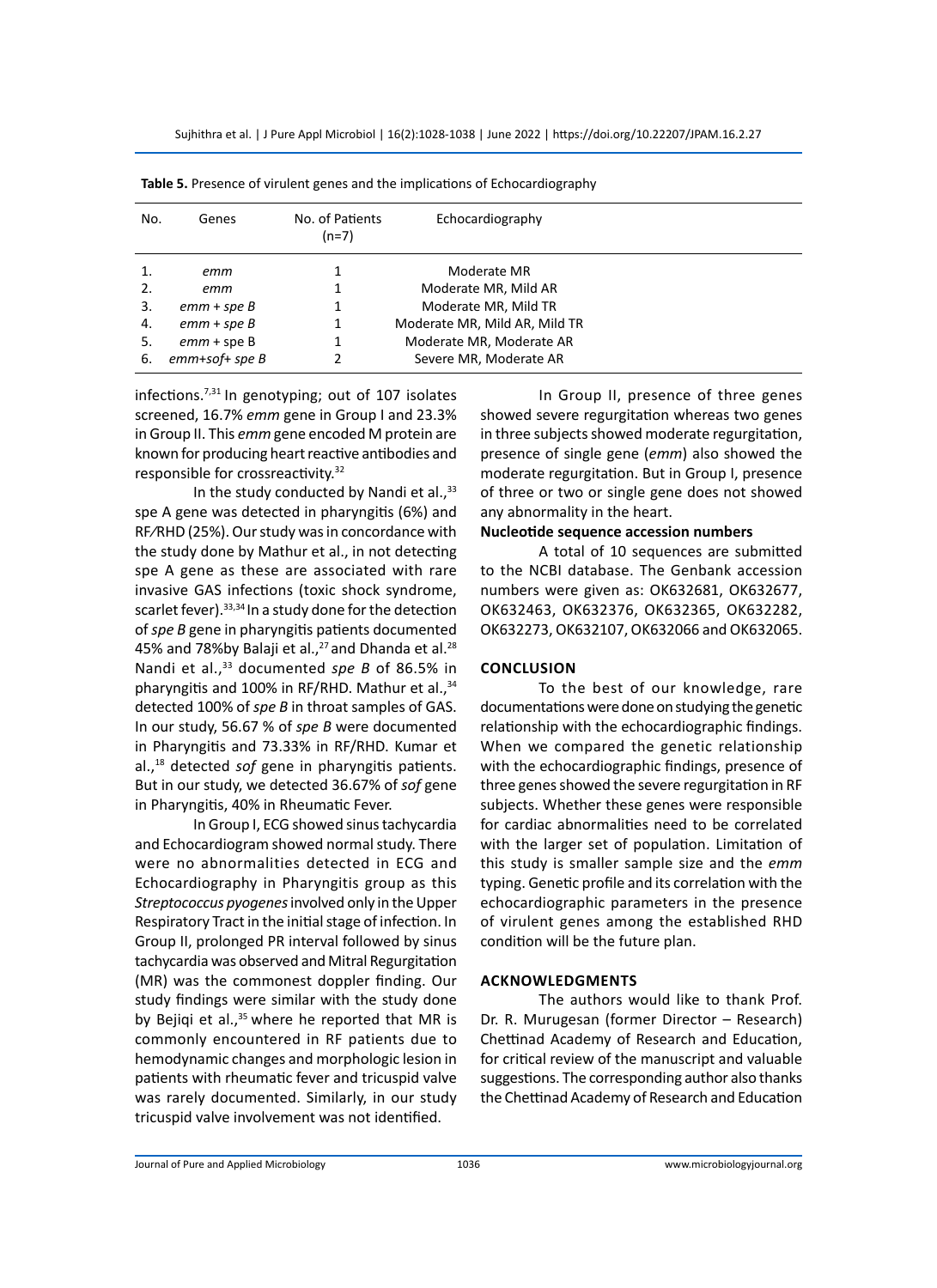(CARE), Chettinad Hospital and Research Institute (CHRI) for providing the research fellowship.

# **Conflict of Interest**

The author declares that there is no conflict of interest.

### **Authors' Contribution**

All authors listed have made a substantial, direct and intellectual contribution to the work, and approved it for publication.

#### **Funding**

None.

#### **DATA Availability**

All datasets generated or analysed during this study are included in the manuscript.

#### **Ethics Statement**

This study was approved by the Institutional Ethics Committee, Chettinad Academy of Research and Education, India with reference number 619/IHEC/12-19.

#### **References**

- 1. Pilon PA, Savard N, Aho J, et al. Invasive group A *streptococcal* infection outbreaks of type*emm*118 in a long-term care facility, and of type *emm*74 in the homeless population, Montreal, Quebec. *Canada Communicable Disease Report Releve des Maladies Transmissibles au Canada.* 2019;45(1):24-31. doi: 10.14745/ccdr.v45i01a03
- 2. Koutouzi F, Tsakris A, Chatzichristou P, et al. *Streptococcus pyogenes emm* types and clusters during a 7-year period (2007 to 2013) in pharyngeal and nonpharyngeal pediatric isolates. *J Clin Microbiol.* 2015;53(7):2015-2021. doi: 10.1128/JCM.00301-15
- 3. Bahnan W, Hashwa F, Araj G, Tokajian S. *emm* typing, antibiotic resistance and PFGE analysis of *Streptococcus pyogenes* in Lebanon. *J Med Microbiol.* 2011;60(1):98-101. doi: 10.1099/jmm.0.023317-0
- 4. Latronico F, Nasser W, Puhakainen K, et al. Genomic characteristics behind the spread of bacteremic group A Streptococcus type *emm* 89 in Finland, 2004-2014. *J Infect Dis.* 2016;214(12):1987-1995. doi: 10.1093/ infdis/jiw468
- 5. Athey TB, Teatero S, Sieswerda LE, et al. High incidence of invasive group A *Streptococcus* disease caused by strains of uncommon *emm* types in Thunder Bay, Ontario, Canada. *J Clin Microbiol.* 2016;54(1):83-92. doi: 10.1128/JCM.02201-15
- 6. Kaushal A, Kumar D, Khare S, Kumar A. *speB* gene as a specific genetic marker for early detection of rheumatic heart disease in human. *Cell Mol Biol.* 2012;58(1):50-54. doi: 10.1170/T920
- 7. Lintges M, van der Linden M, Hilgers RD, et al. Superantigen genes are more important than the *emm* type for the invasiveness of group A *Streptococcus*  infection. *J Infect Dis.* 2010;202(1):20-28. doi: 10.1086/653082
- 8. Musser JM, Hauser AR, Kim MH, Schlievert PM, Nelson K, Selander RK. *Streptococcus pyogenes* causing toxicshock-like syndrome and other invasive diseases: clonal diversity and pyrogenic exotoxin expression. *Proc Natl Acad Sci.* 1991;88(7):2668-2672. doi: 10.1073/pnas.88.7.2668
- 9. Hytonen J, Haataja S, Gerlach D, Podbielski A, Finne J. The *SpeB* virulence factor of *Streptococcus pyogenes*, a multifunctional secreted and cell surface molecule with strepadhesin, laminin-binding and cysteine protease activity. *Mol Microbiol.* 2001;39(2):512-519. doi: 10.1046/j.1365-2958.2001.02269.x
- 10. Courtney HS, Pownall HJ. The structure and function of serum opacity factor: a unique *streptococcal* virulence determinant that targets high-density lipoproteins. *J Biomed Biotechnol*. 2010;2010:956071. doi: 10.1155/2010/956071
- 11. Gewitz MH, Baltimore RS, Tani LY, et al. Revision of the Jones Criteria for the diagnosis of acute rheumatic fever in the era of Doppler echocardiography: a scientific statement from the American Heart Association. *Circulation.* 2015;131(20):1806-1818. doi: 10.1161/CIR.0000000000000205
- 12. Kebede D, Admas A, Mekonnen D. Prevalence and antibiotics susceptibility profiles of *Streptococcus pyogenes* among pediatric patients with acute pharyngitis at FelegeHiwot Comprehensive Specialized Hospital, Northwest Ethiopia. *BMC Microbiol.* 2021;21(1):135. doi: 10.1186/s12866-021-02196-0
- 13. Clinical Laboratory of Standard Institute (CLSI). Performance standard for antimicrobial susceptibility testing for *streptococci* spp beta -hemolytic bacteria. 30th edition, CLSI guideline. CLSI Standard M100- Wayne. 2020;40(1):88-91. https://www.nih.org. pk/wp-content/uploads/2021/02/CLSI-2020.pdf. Accessed November 15th 2021.
- 14. Altschul SF, Madden TL, Schcaffer AA, et al. Gapped BLAST and PSI-BLAST: a new generation of protein database search programs. *Nucleic Acids Res.*  1997;25(17):3389-3402. doi: 10.1093/nar/25.17.3389
- 15. Khalaf NZ, Abdul-Jalil AA, Najeeb LM. Isolation and Amplification of *Emm* Gene From *Streptococcus Pyogenes* Isolated from Iraqi Children. *International Journal of Pharmaceutical Research.* 2020;14(1). doi: 10.31838/ijpr/2020.12.04.604
- 16. Schmitz FJ, Beyer A, Charpentier E, et al. Toxin-gene profile heterogeneity among endemic invasive European group A *streptococcal* isolates. *J Infect Dis.* 2003;188(10):1578-1586. doi: 10.1086/379230
- 17. Altun M, Yapici BM. Detection of Group A Beta Hemolytic *Streptococci* Species, *emm*, and Exotoxin Genes Isolated from Patients with Tonsillopharyngitis. *Curr Microbiol.* 2020;77(9):2064-2070. doi: 10.1007/ s00284-020-01994-5
- 18. Kumar A, Bhatnagar A, Gupta S, Khare S. *sof* gene as a specific genetic marker for detection of *Streptococcus pyogenes* causing pharyngitis and rheumatic heart